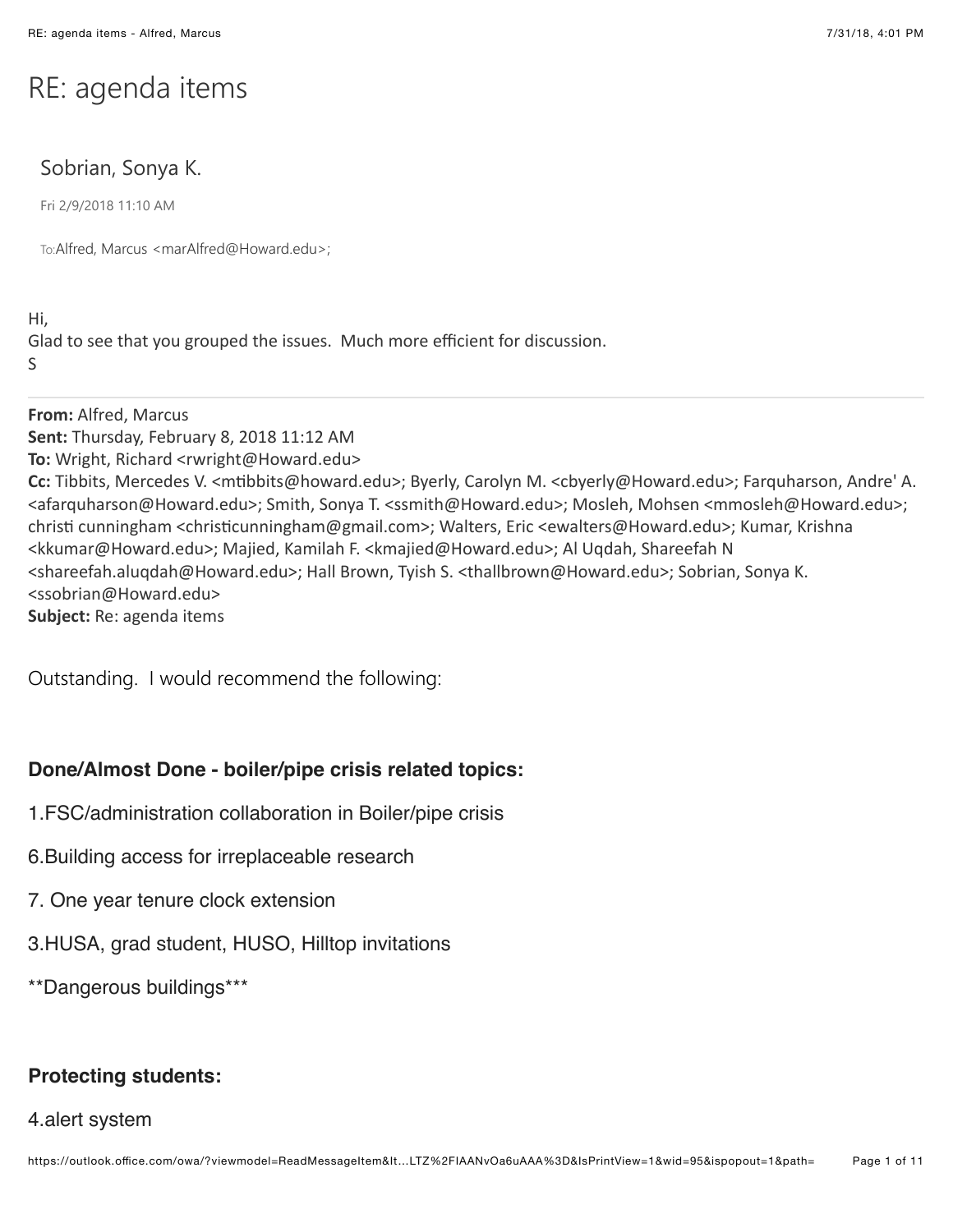### 14. multiple sex assault allegations

2.calendar and timings

## **Protecting faculty:**

- 9. helping faculty publicly raise their voices
- 10. evaluations and hirings
- 11. intimidation of faculty
- 12. handbook changes
- 13. benefits and faculty (retired too)
- 5. administration before union vote

The dangerous buildings topic is new. We are having faculty say they are having breathing problems in a few buildings, but the administration says the buildings are fine.

#### Marcus

Marcus Alfred Associate Professor Howard University Dept. of Physics & Astronomy Washington, DC 20059 202-806-6258 [maralfred@howard.edu](mailto:maralfred@howard.edu)

**From: Wright, Richard** Sent: Thursday, February 8, 2018 10:49 AM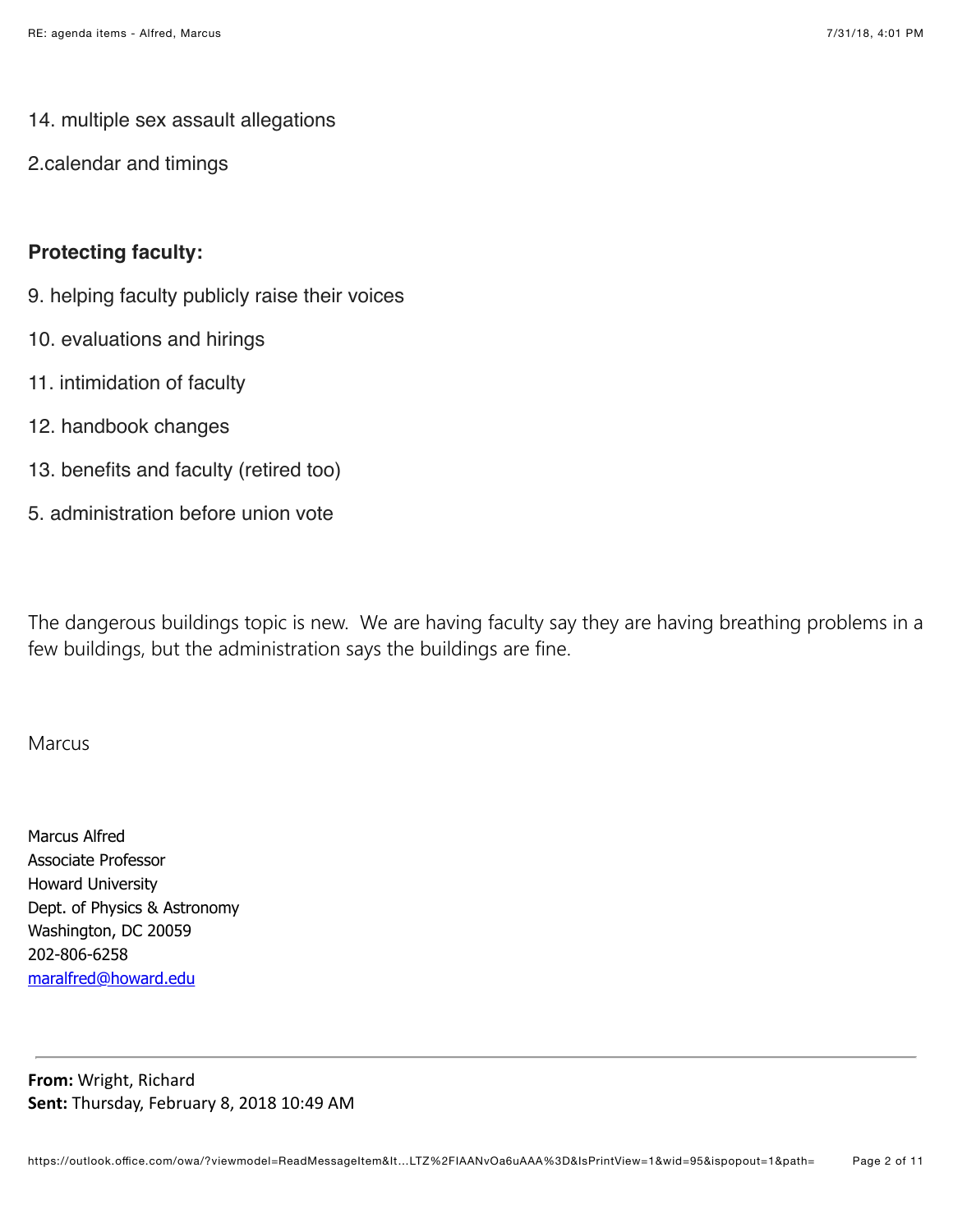#### **To: Alfred, Marcus**

**Cc:** Tibbits, Mercedes V.; Byerly, Carolyn M.; Farquharson, Andre' A.; Smith, Sonya T.; Mosleh, Mohsen; christi cunningham; Walters, Eric; Kumar, Krishna; Majied, Kamilah F.; Al Uqdah, Shareefah N; Hall Brown, Tyish S.; Sobrian, Sonya K.

**Subject:** RE: agenda items

Colleagues:

Pursuant to Marcus' query and concern, tomorrow's Council meeting is a continuation meeting from last Friday. At issue when we adjourned were the remaining listed issues/actions from the list under consideration. We must complete our work on these issues since they connect to the Faculty Issues Agenda, and, they must be prioritized as we begin our engagement with the Administration and Board. YES, they will be the first item atop the Agenda.

Afterwards, I have several important updates to share.

**Richard Wright** 

**From: Alfred, Marcus Sent: Thursday, February 08, 2018 10:34 AM To: Wright, Richard Cc:** Tibbits, Mercedes V.; Byerly, Carolyn M.; Farquharson, Andre' A.; Smith, Sonya T.; Mosleh, Mohsen; christi cunningham; Walters, Eric; Kumar, Krishna; Majied, Kamilah F.; Al Uqdah, Shareefah N; Hall Brown, Tyish S.; Sobrian, Sonya K. **Subject:** Re: agenda items

Good morning:

Prof. Wright, I'm just confirming that tomorrow's meeting will have the items below at the top of the agenda? I'm assuming that we will not have to wait two hours until they come up?

Thanks,

Marcus Alfred Associate Professor Howard University Dept. of Physics & Astronomy Washington, DC 20059 202-806-6258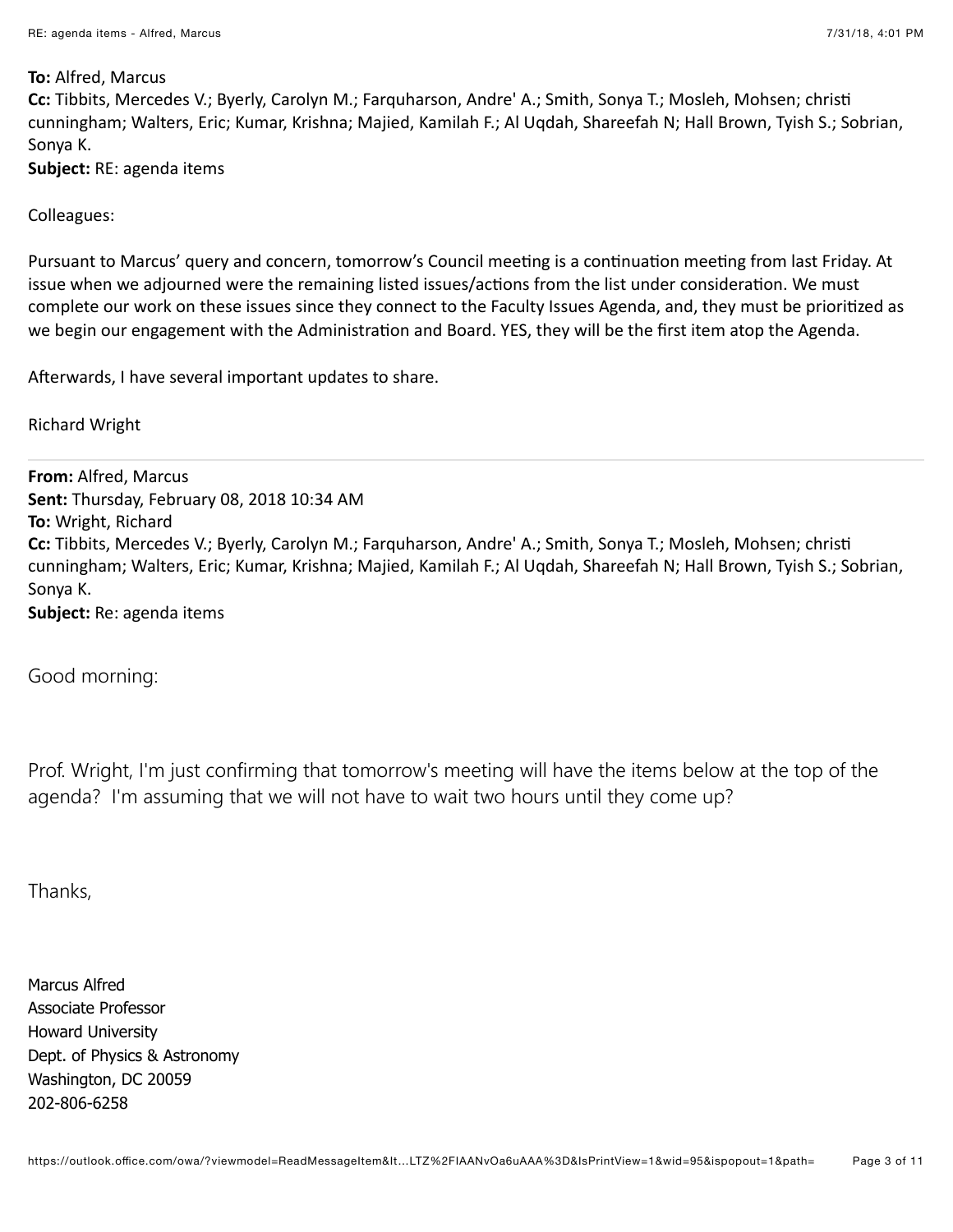#### [maralfred@howard.edu](mailto:maralfred@howard.edu)

**From: Alfred, Marcus** Sent: Thursday, February 1, 2018 7:12 AM **To: Wright, Richard Cc:** Tibbits, Mercedes V.; Byerly, Carolyn M.; Farquharson, Andre' A.; Smith, Sonya T.; Mosleh, Mohsen; christi cunningham; Walters, Eric; Kumar, Krishna; Majied, Kamilah F.; Al Uqdah, Shareefah N; Hall Brown, Tyish S.; Sobrian, Sonya K. Subject: agenda items

Dear Prof. Wright:

Please find the agenda items below for tomorrow that came from the majority of the steering committee. I request that these be on the top of the agenda for tomorrow. (in addition to the already agreed upon topics of the undergraduate faculty trustee and the committee on committees)

1.FSC/administration collaboration in Boiler/pipe crisis aftermath

2.calendar and timings

3.HUSA, grad student, HUSO, Hilltop invitations

4.alert system

- 5.administration before union vote
- 6.Building access for irreplaceable research
- 7. One year tenure clock extension
- 8. president's meeting
- 9. helping faculty publicly raise their voices
- 10. evaluations and hirings
- 11. intimidation of faculty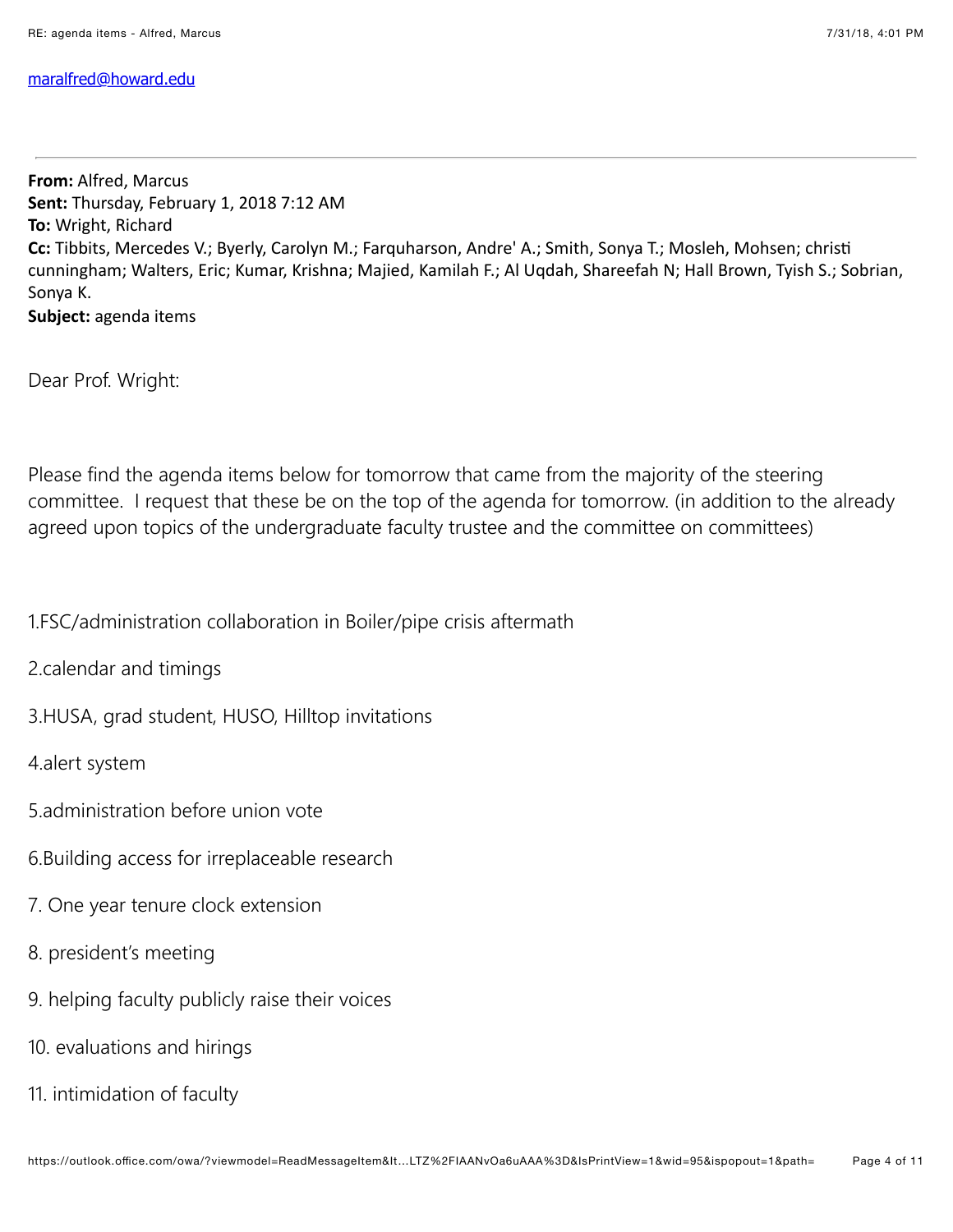- 12. handbook changes
- 13. benefits and faculty (retired too)
- 14. multiple sex assault allegations

1.FSC/administration collaboration in Boiler/pipe crisis

Statement: The FS council requests representation in assessment, deliberation, and planning involving the boiler/pipe crisis. The cost of the boiler pipe crisis and the insurance coverage to repair it is a matter relevant to all members of the University community. The University should be transparent about this information by either publication or meeting with the faculty senate council. Members of the Faculty Senate Council, not including chair and Officers, should be selected to serve on the bodies deliberating on this matter (Timeframe: Feb. 16, 2018). The administration should provide Steering Committee of the FSC with a resolution not to cover the shortfall by selling University assets or terminating faculty unless a transparent discussion among the University community is had.

Outcomes: Position statement published in FSC minutes. Clear picture of how the administration, insurance company, contractors, etc. are dealing with the crisis. Clearer picture of the expected outcomes and timeframes. Make sure administration, insurance, etc. understand faculty position.

How achieve? Send letter on expectations (statement above) to administration and BoT. Meet with President. Simple motion in council.

2.calendar and timings

Statement: The FS council requests that the following firm dates be set: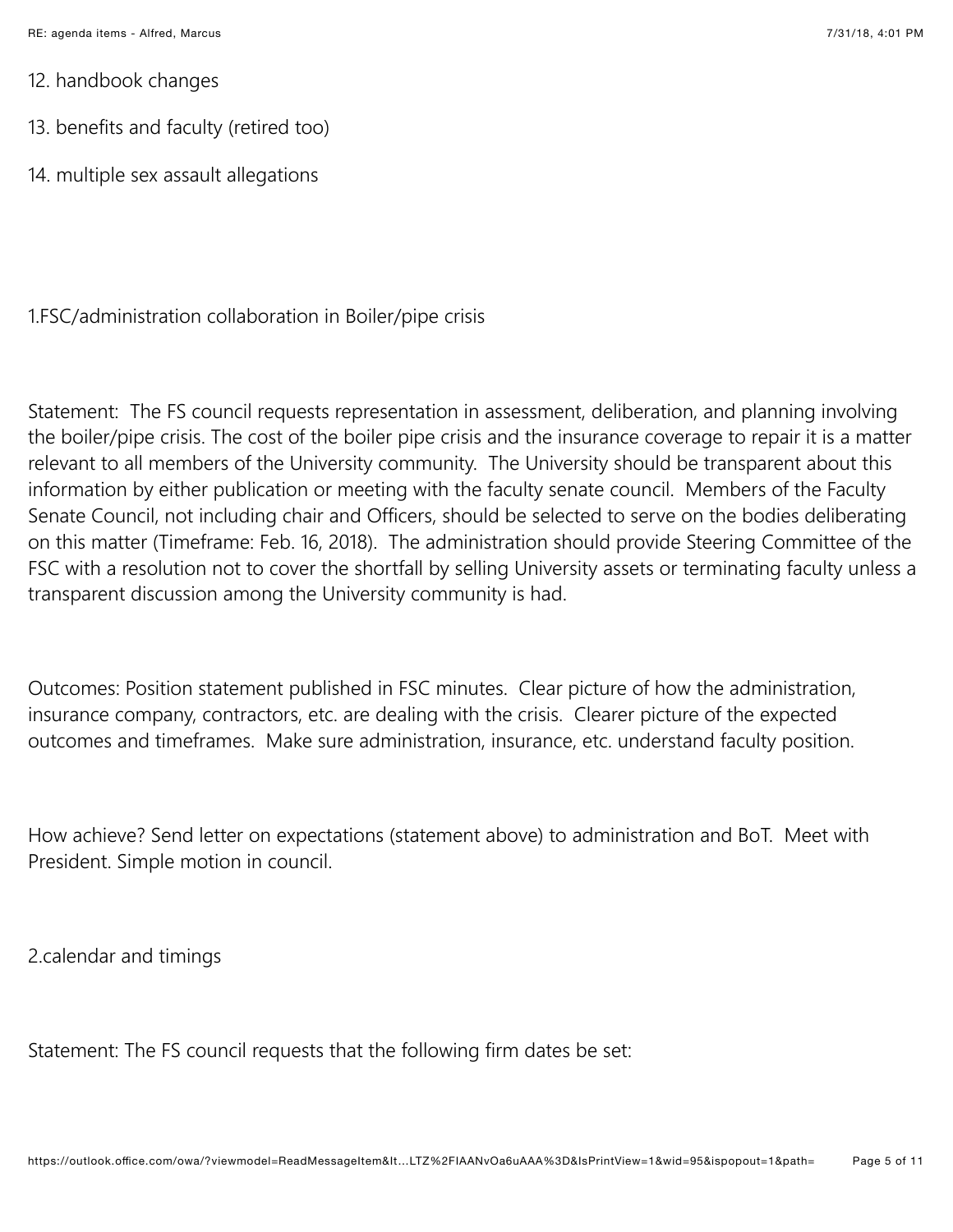\*All college, school, and departmental budgets be delivered by April 1 for the following academic year.

\*Colleges, schools, and departments get guaranteed 5 year TA positions by September each year for the following academic year.

\*Colleges, schools, and departments get guaranteed number of university scholarships by September each year for the following academic year.

\*TA's, scholarships, fellowships, etc. are credited on time for the 1st day of classes.

\*Loans are credited to students before the first day of classes.

Outcomes: Published statement about FSC position in minutes. Student's financial aid paid on time. Timely budgets, guaranteed TA's etc., allow adequate planning to occur for schools, colleges, and departments. Simple motion in council.

3.HUSA, grad student, HUSO, Hilltop invitations

Statement: The FSC council invites HUSA, grad student, professional students, staff and Hilltop to speak briefly at each council meeting.

Outcomes: published statement about invitation in FSC minutes.

How achieved? Simple email invitation to each organization. Simple motion in council.

4.alert system

Position statement: The FSC council requests a fully functioning and regularly tested HU Alerts system. This includes timely email, mobil, and app announcements for emergencies. The council also expects regular communication from the administration on testing of HU Alerts system.

Outcomes: published position statement from FSC. Monthly testing of HU Alerts by administration.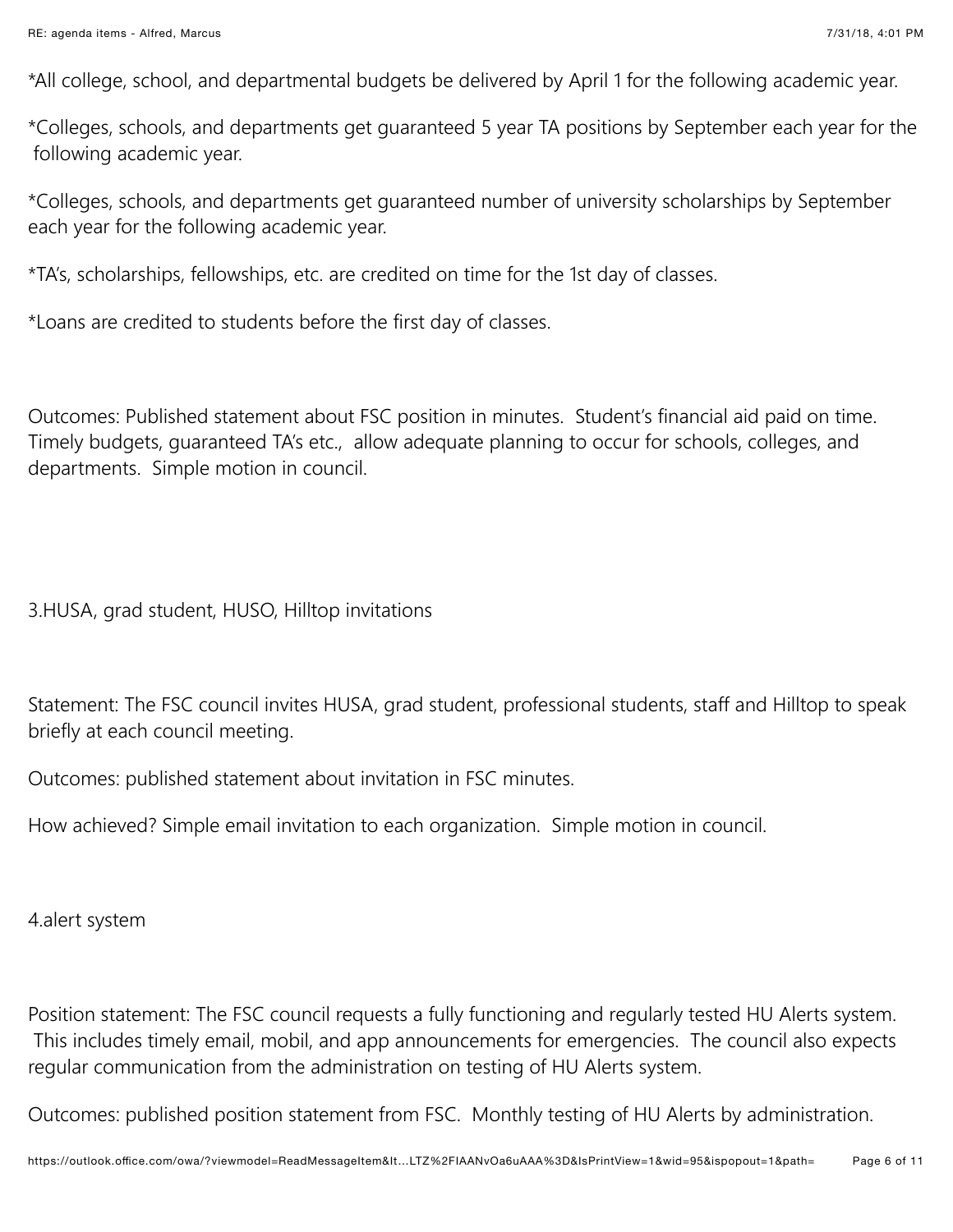Monthly statement on testing of system from administration

How achieved? Meeting with president and request this is done. Simple motion in council.

5.administration before union vote

Position statement: The FSC council requests an answer on if the documents referred to as a,b,c were written and sent by the administration.

Outcomes: Published position statement from FSC in minutes. Clear answer from administration.

How achieved? Meeting with president and request answer. Simple motion in council.

6.Building access for irreplaceable research

Position statement: The FS council requests that approved personnel access (if faculty cannot get access) condemned buildings to retrieve hard drives, books, documents before discarding these often irreplaceable objects. Some needed research and teaching materials may be recovered.

Outcomes: Published position statement from FSC in minutes.

How achieved? Meeting with president and request answer. Simple motion in council.

7. One year tenure clock extension

Position statement: The FSC requests the administration provide a blanket one-year extension to the tenure clock for all pre-tenure faculty.

Outcomes: Published position statement from FSC in minutes. Extension of 1 year tenure clock for pretenure faculty.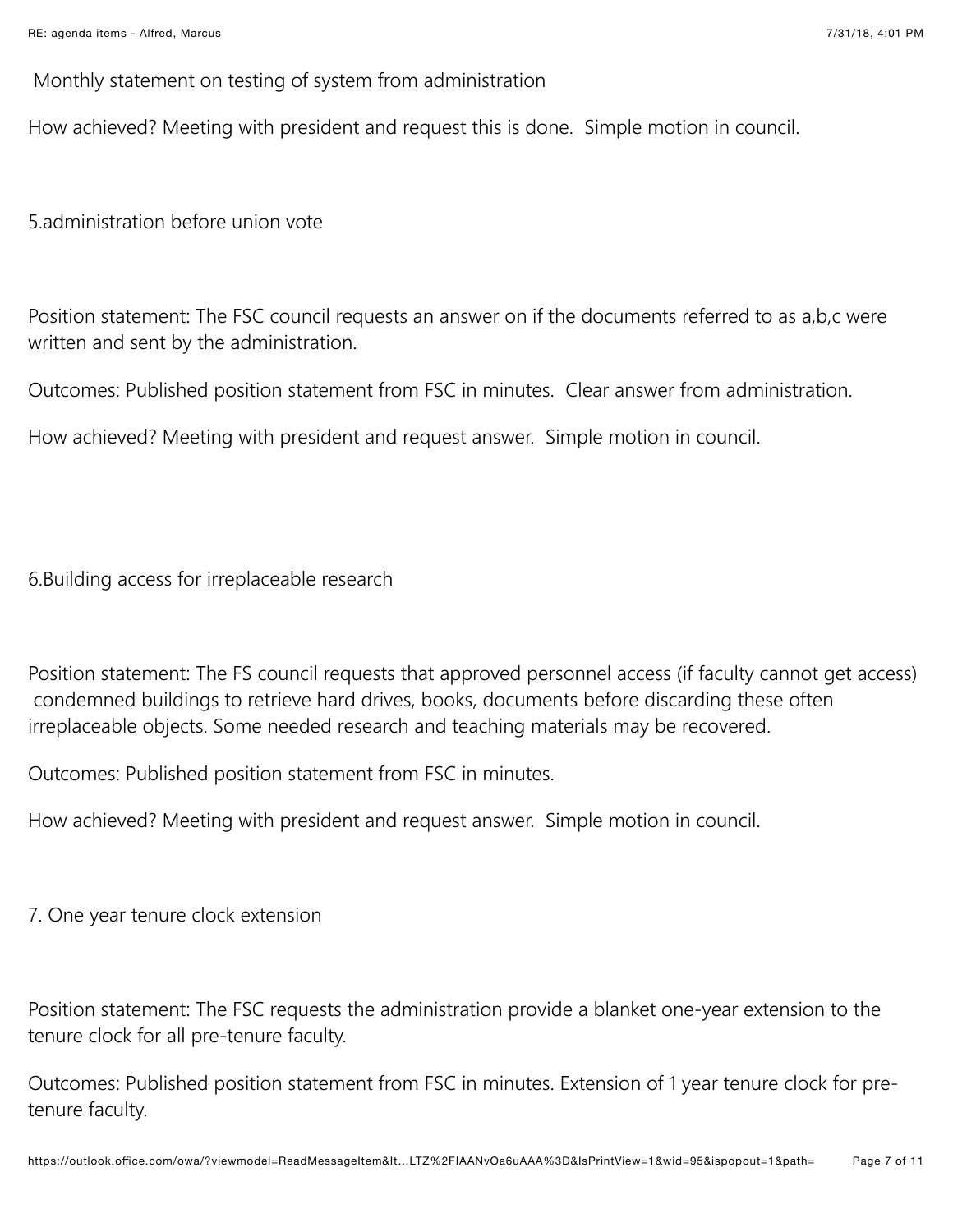How achieved? Meeting with president and request answer. Simple motion in council.

8. president's meeting

Position statement: The FSC requests to meet next week with the president to discuss his responses and answers to the FSC relevant positions.

Outcomes: Published position from FSC in minutes. Positions sent to President and BoT. Responses/Answers to relevant positions from administration.

How achieved. Send letter with relevant positions to President and Board after approved by council (again, simple motion).

9. Helping faculty raise their voices.

Statement: The FS council reaffirms the right of Howard faculty to exercise their academic freedom in matters both inside of Howard and out. In particular, the FS council supports, defends, and encourages Howard faculty to exercise their academic freedom in support of the university's mission, and the communities it serves.

Outcomes: Statement in FSC minutes. Simple vote by council for Ad hoc committee on web and social media accuracy involving FSC relevant topics with authority to post true and accurate accounts with special emphasis on academic freedom.

How done? Simple vote by council. Published statement in FSC minutes. Selection of committee. Inform BoT and administration.

## 10. Evaluation and hiring process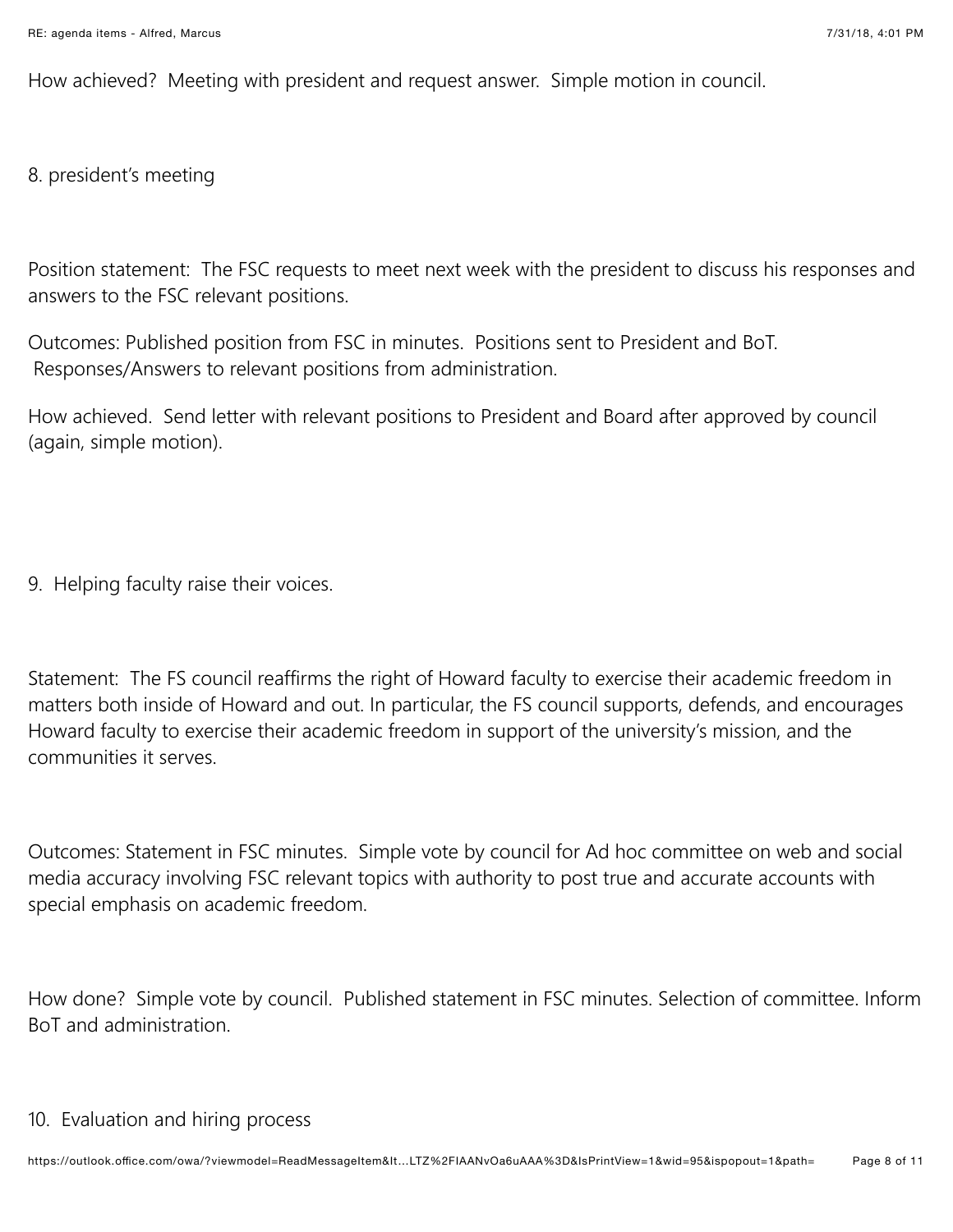Statement: The FSC recommends consistent, fair, full faculty representation, participation, and management of Dean and upper administration searches and evaluations such that:

(a) Before hired, comprehensive evaluation metrics approved by faculty (or school if appropriate) are established for position/potential hire. (b) Before a contract is extended, open hearings of evaluation results.

Outcomes: Statement in FSC minutes. Simple vote by council to include this request in discussion with president. Sample evaluation tools and recommended metrics for deans, provost, president, vp's etc.

How done? Simple vote by council. Published statement in FSC minutes. Meeting with president. Proposal and sample docs by Prof. Al-ugdah and Prof. Kelly. Sample timeline for eval and hiring.

11. Intimidation of faculty.

This is addressed by points 9 & 10 above. As well as ombudsman.

12. Handbook

Statement: The FSC strongly recommends the following orderly process to inform, analyze, debate and make a decision on handbook changes:

- a. Finish and distribute an alignment spreadsheet of proposals
- b. Get feedback and reports from FS committees on changes and their impacts.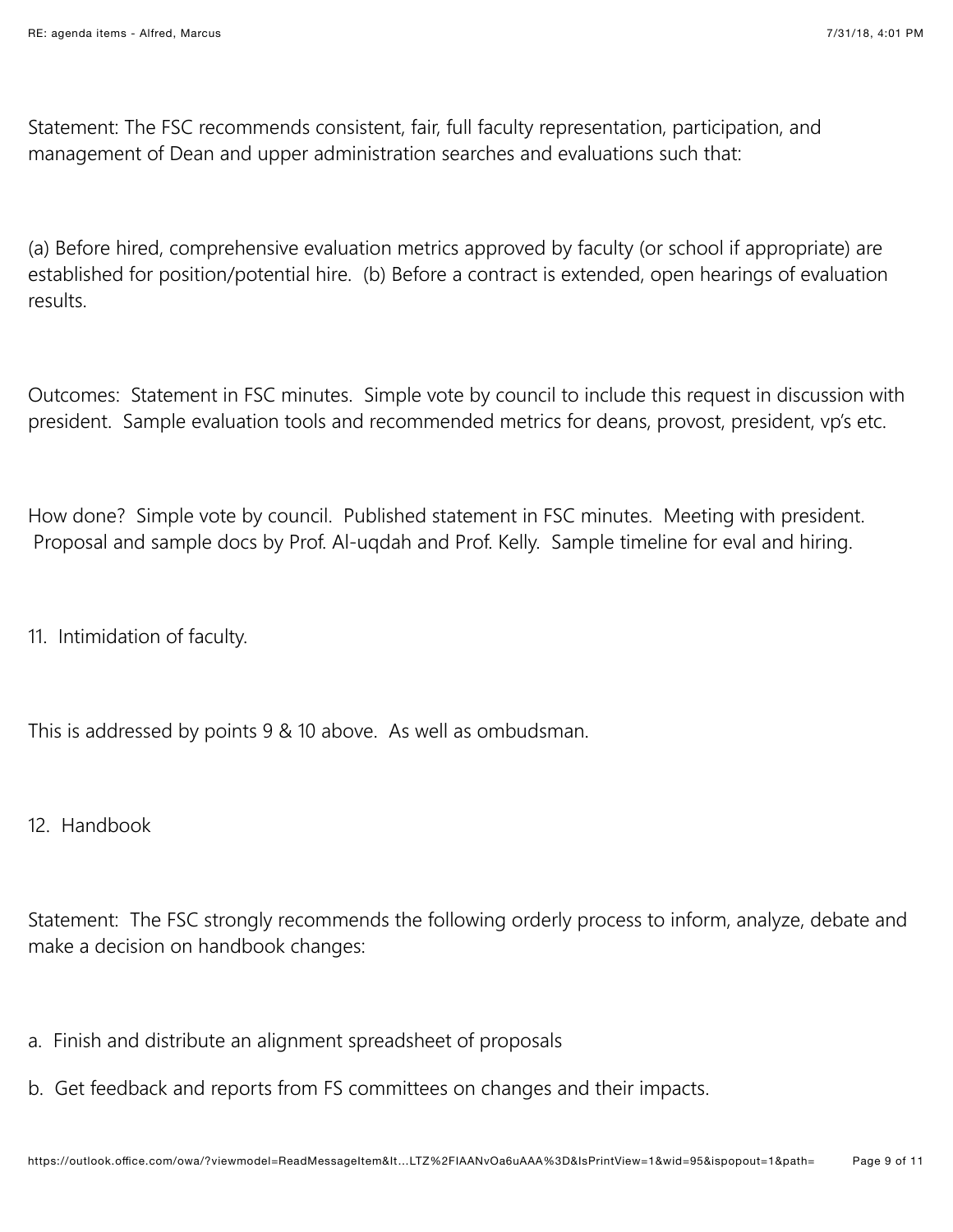- c. Get feedback and reports from colleges and schools reps on changes.
- d. Post all feedback online and allow time for comment from faculty
- e. Steering committee/council votes after all the above.

Outcomes: Published FSC statement in minutes. alignment spreadsheet, reports/feedback, central location for comments.

How done? Simple vote by council. Inform administration and BoT. Charge to committees. Feedback/reports from committees and reps.

13. Benefits

Statement: The FSC strongly recommends that the benefits of current and retired faculty be:

(a) highly competitive with the best local school plans. (b) No reduction in values of benefits, unless agreed by faculty senate and justified. (c) we request from the administration information on the arc of faculty compensation spanning their affiliation with Howard University including retirement. This would include current benefits as well as benefits upon retirement.

Outcomes: Published FSC statement in minutes. Only increases in benefits unless approved by faculty senate.

How done? Simple vote by council. Meeting with president and board.

14. Multiple sexual assaults by a single individual